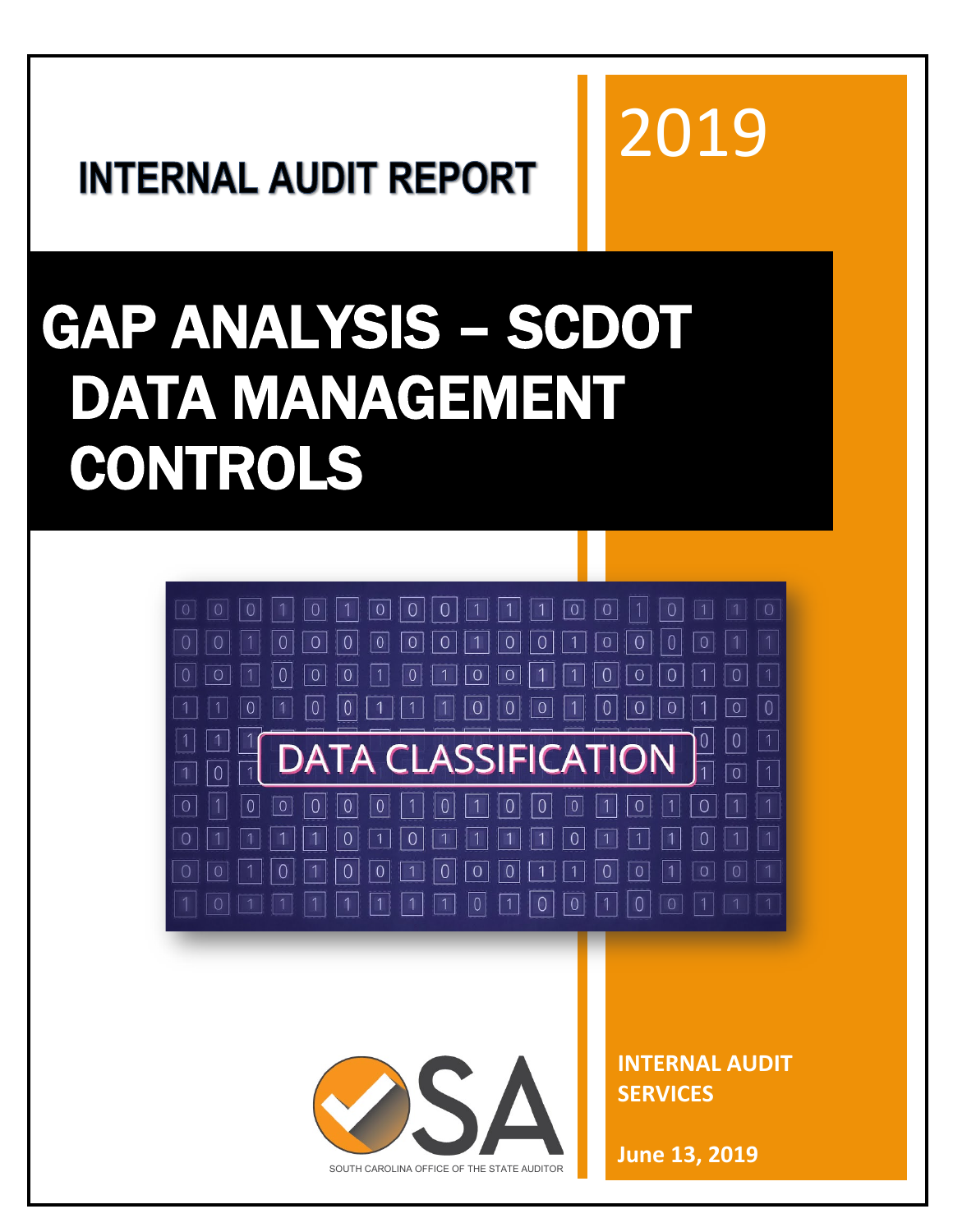# **EXECUTIVE SUMMARY**

## **GAP ANALYSIS – SCDOT DATA MANAGEMENT CONTROLS**

#### **OBJECTIVE:**

To facilitate with SCDOT Management the development of:

- A gap assessment of current conditions as compared with DIS-200 controls.
- A listing of prioritized gaps using a risk-based approach.
- Remediation actions for priority gaps meeting a defined threshold.

#### **BACKGROUND:**

- State agencies are required to implement a set of 342 mandatory security controls commonly referred to as "DIS-200".
- SCDOT has had a system of information security controls in place and has been incorporating the DIS-200 requirements since its release.
- Until DIS-200 controls are fully implemented, SCDOT will be exposed to unacceptable risks in maintaining data confidentiality, integrity, and availability.
- There are 342 DIS-200 controls which are categorized by 13 control families. We will perform the gap analysis and issue a report for each control family.
- This report focuses on the Data Management Control Family which has 26 controls.
- Of the 26 controls, 4 have priority gaps identified for remediation. These 4 controls are in a current low implementation state and represent unacceptable risk exposure to SCDOT.

#### **RESULTS:**

• Observations, recommendations, and management action plans have been developed and discussed with SCDOT Executive Leaders. This information is not included in this report due to the confidential nature of information security and is closed to public release by SC Code of Laws Section 30-4-20 (c).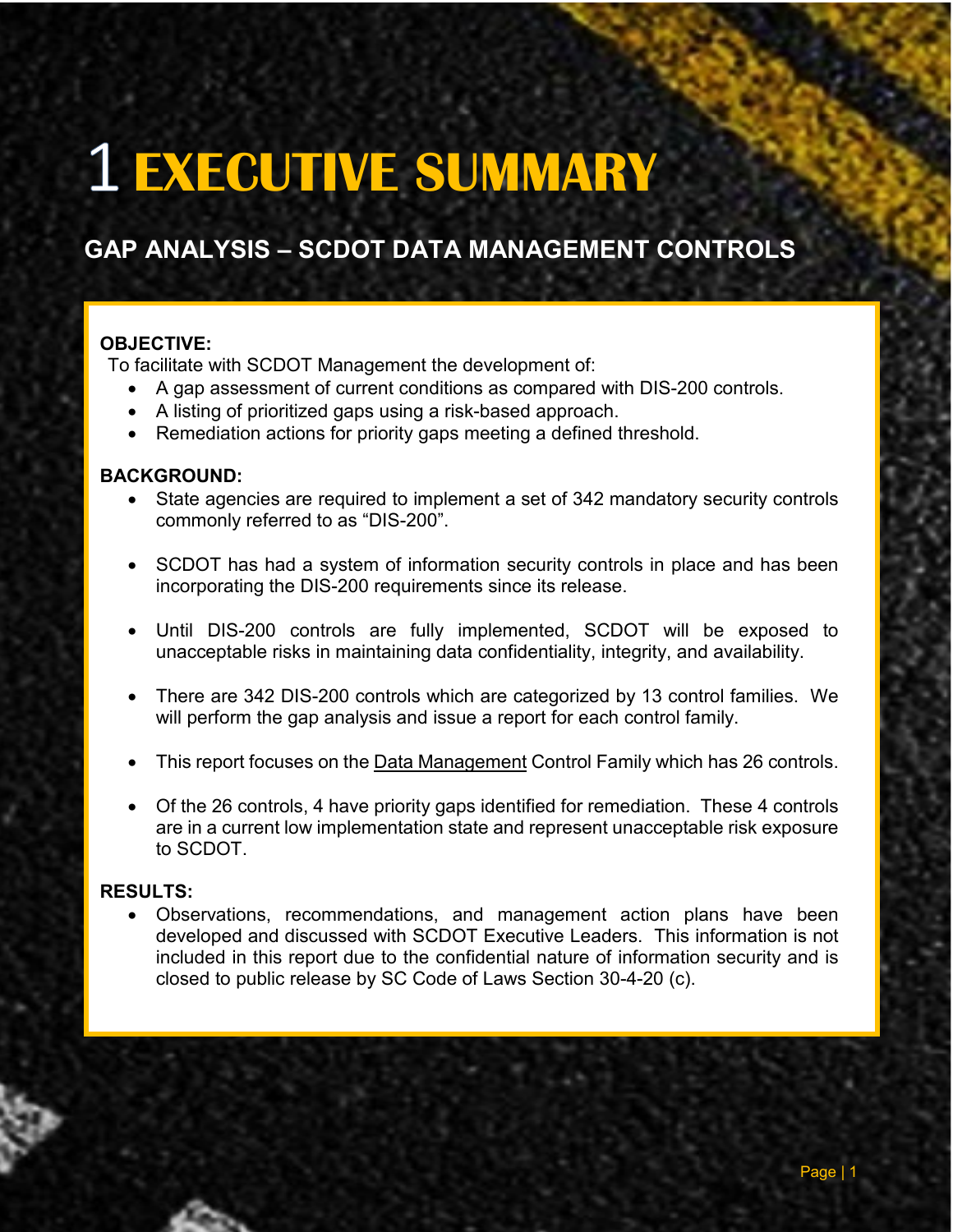# **ONTENTS**

|                         |                             |                                                      | Page |
|-------------------------|-----------------------------|------------------------------------------------------|------|
| 1                       |                             | <b>Executive Summary</b>                             | 1    |
| $\overline{\mathbf{2}}$ | Foreword                    |                                                      | 3    |
| 3                       |                             | Internal Auditor's Report                            | 4    |
| 4                       | <b>Engagement Overview</b>  |                                                      |      |
|                         | 4.1                         | Background                                           | 5    |
|                         | 4.2                         | Objective                                            | 5    |
|                         | 4.3                         | Scope                                                | 5    |
|                         | 4.4                         | Approach                                             | 5    |
|                         | 4.5                         | <b>Control Families</b>                              | 6    |
|                         | 4.6                         | <b>Overall Engagement Progress</b>                   | 8    |
| 5                       | <b>Gap Analysis Results</b> |                                                      |      |
|                         | 5.1                         | Data Management Controls                             | 9    |
|                         | 5.2                         | <b>Priority Gap Observations and Recommendations</b> | 10   |
|                         | 5.3                         | Development of Management Action Plans               | 10   |
|                         | 5.4                         | Reporting of Confidential Information                | 11   |
|                         |                             |                                                      |      |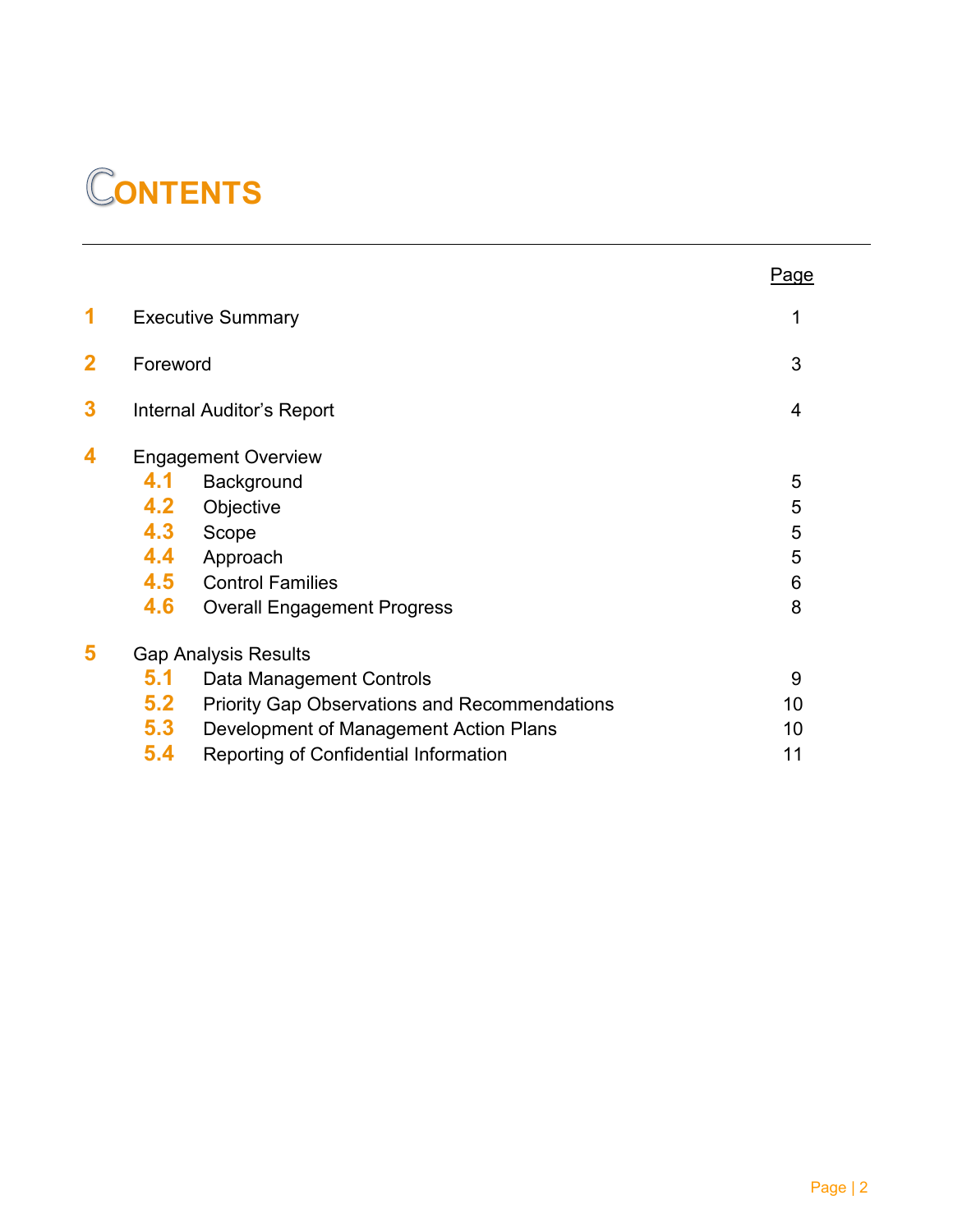# **FOREWORD**

#### **AUTHORIZATION**

The South Carolina Office of the State Auditor established the Internal Audit Services division (IAS) pursuant to SC Code Section 57-1-360 as revised by Act 275 of the 2016 legislative session. IAS is an independent, objective assurance and consulting function designed to add value and improve the operations of the South Carolina Department of Transportation (SCDOT). IAS helps SCDOT to achieve its objectives by bringing a systematic, disciplined approach to evaluating the effectiveness of risk management, internal control, and governance processes and by advising on best practices.

#### **STATEMENT OF INDEPENDENCE**

To ensure independence, IAS reports administratively and functionally to the State Auditor while working collaboratively with SCDOT leadership in developing an audit plan that appropriately aligns with SCDOT's mission and business objectives and reflects business risks and other priorities.

#### **REPORT DISTRIBUTION**

This report is intended for the information and use of the SCDOT Commission, SCDOT leadership, the Chairman of the Senate Transportation Committee, the Chairman of the Senate Finance Committee, the Chairman of the House of Representatives Education and Public Works Committee, and the Chairman of the House of Representatives Ways and Means Committee. However, this report is a matter of public record and its distribution is not limited.

#### **ACKNOWLEDGEMENT**

We wish to thank members of management and staff in the Information Technology Services Division for their cooperation in assessing risks and developing actions to improve internal controls and enhance operating performance.

#### **LEAD AUDITOR**

**REVIEWER**

Todd Wilkins, CEH, ECIH, CISA, CRISC, CISM, CPM Senior Manager Specializing in Information Technology Wayne Sams, CPA Director of Internal Audit Services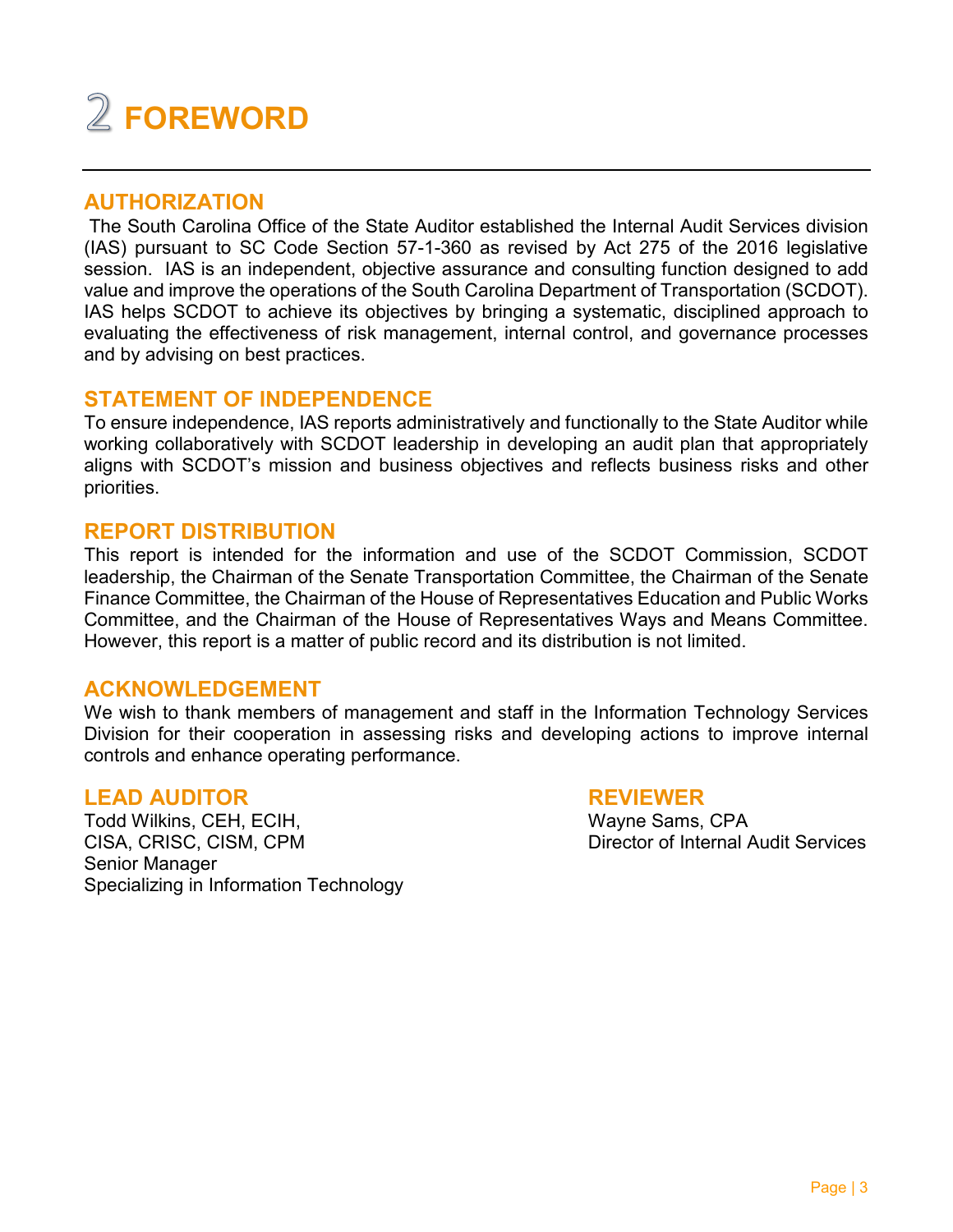



June 13, 2019

Ms. Christy A. Hall, Secretary of Transportation and Members of the Commission South Carolina Department of Transportation Columbia, South Carolina

We have completed a gap analysis of the South Carolina Department of Transportation's (SCDOT's) Data Management Controls promulgated by the State of South Carolina SCDIS-200 Security and Privacy Standards (DIS-200). Data Management is one of thirteen control families within DIS-200. We are issuing separate reports upon completion of fieldwork for each control family.

The objective of this assessment was to contribute to the improvement of risk management by evaluating SCDOT's exposure to risks and the controls designed by Management to manage those risks. Our analysis included the following aspects:

- Facilitating Management's assessment of gaps in the Agency's implementation of DIS-200
- Facilitating Management's prioritization of gaps using a risk-based approach
- Collaborating with Management on the development of priority gap remediation actions.

The results of our analysis are included in the *Gap Analysis Results* section beginning on page 9.

We planned and performed the engagement with due professional care in order to obtain sufficient, appropriate evidence to provide a reasonable basis for our observations and recommendations. Our observations, recommendations, and management's action plans were discussed with management but are not included in this report pursuant to South Carolina Code of Laws Section 30-4-20 (c) which requires information security plans to be closed to the public.

George & Kennedy, III

George L. Kennedy, III, CPA State Auditor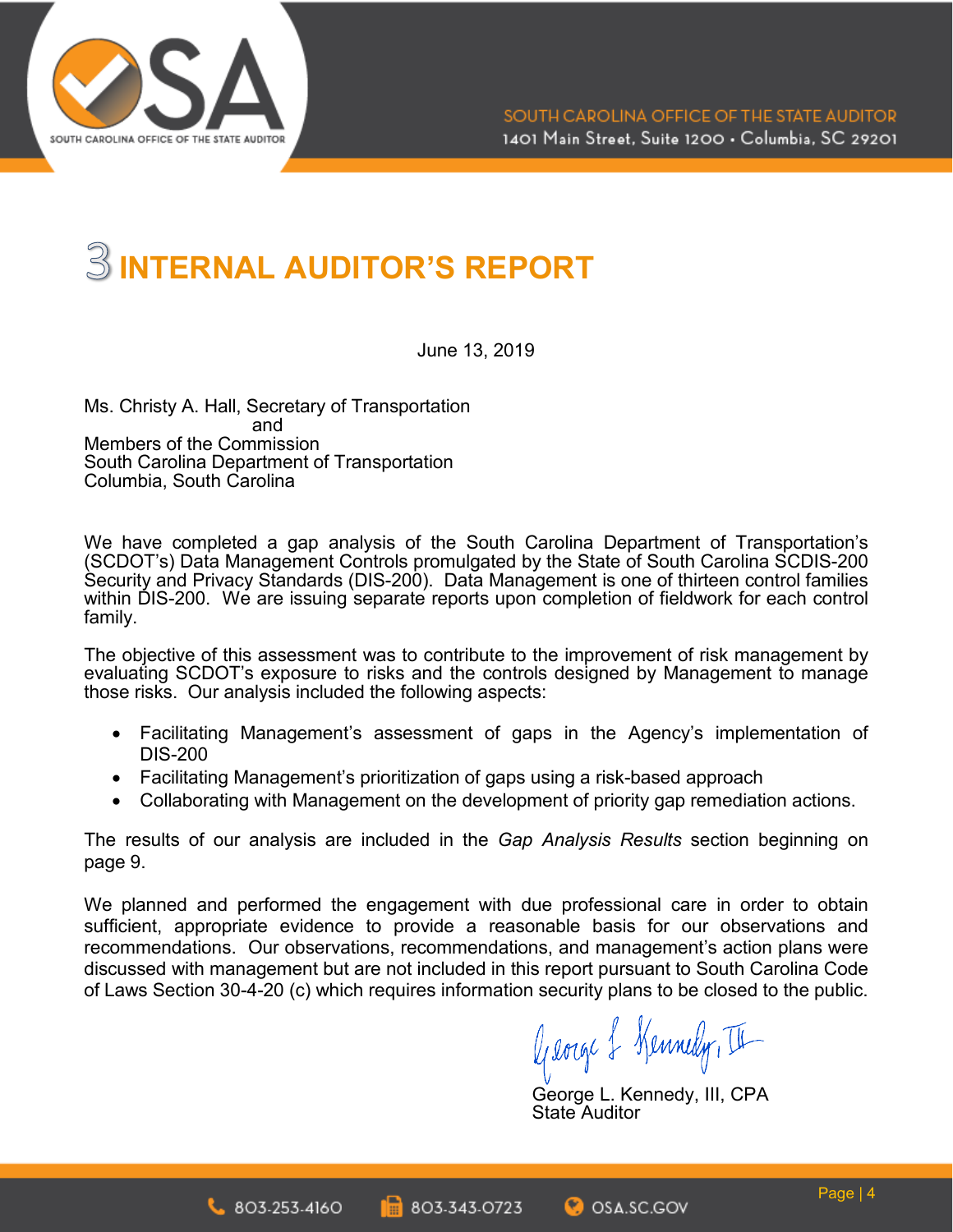# **ENGAGEMENT OVERVIEW**

## **4.1 BACKGROUND**

The South Carolina Department of Administration (Admin) created the Division of Information Security (DIS) in response to the South Carolina Department of Revenue's 2012 data breach. Subsequently, the State enacted legislation to help regulate State agencies' security posture. DIS promulgated a set of 342 mandatory security controls in its SCDIS-200 Security and Privacy Standards commonly referred to as "DIS-200". SCDOT has had a system of information security controls in place and has been incorporating the DIS-200 requirements since its release. In 2016, the Agency provided to Admin a plan of action for implementing DIS-200. The Agency continues to implement the full set of DIS-200. Until DIS-200 controls are fully implemented, SCDOT will be exposed to significant risks in maintaining data confidentiality, integrity, and availability.

## **4.2 OBJECTIVE**

Our engagement objective is to facilitate with Management the development of:

- A gap assessment of current conditions as compared with DIS-200 controls
- A listing of prioritized gaps using a risk-based approach
- Remediation actions for priority gaps meeting a defined threshold

## **4.3 SCOPE**

There are 342 DIS-200 controls which are categorized by 13 control families. We will perform the gap analysis and issue a report for each control family.

## 4.4 **APPROACH**

**Ranking the 13 Control Families:** We collaborated with Information Technology Services (IT) to rank the order of control families by which we would perform the gap analysis. We used two scoring factors: levels of importance and levels of urgency. For any score ties, we used a third factor: IT staff availability for the gap assessment since this would enable faster completion.

**Ranking Controls within a Family:** For each control family, collaborative review conferences were scheduled with IT staff to determine the significance of risks managed by each control and the stage of control implementation. The following scales were used: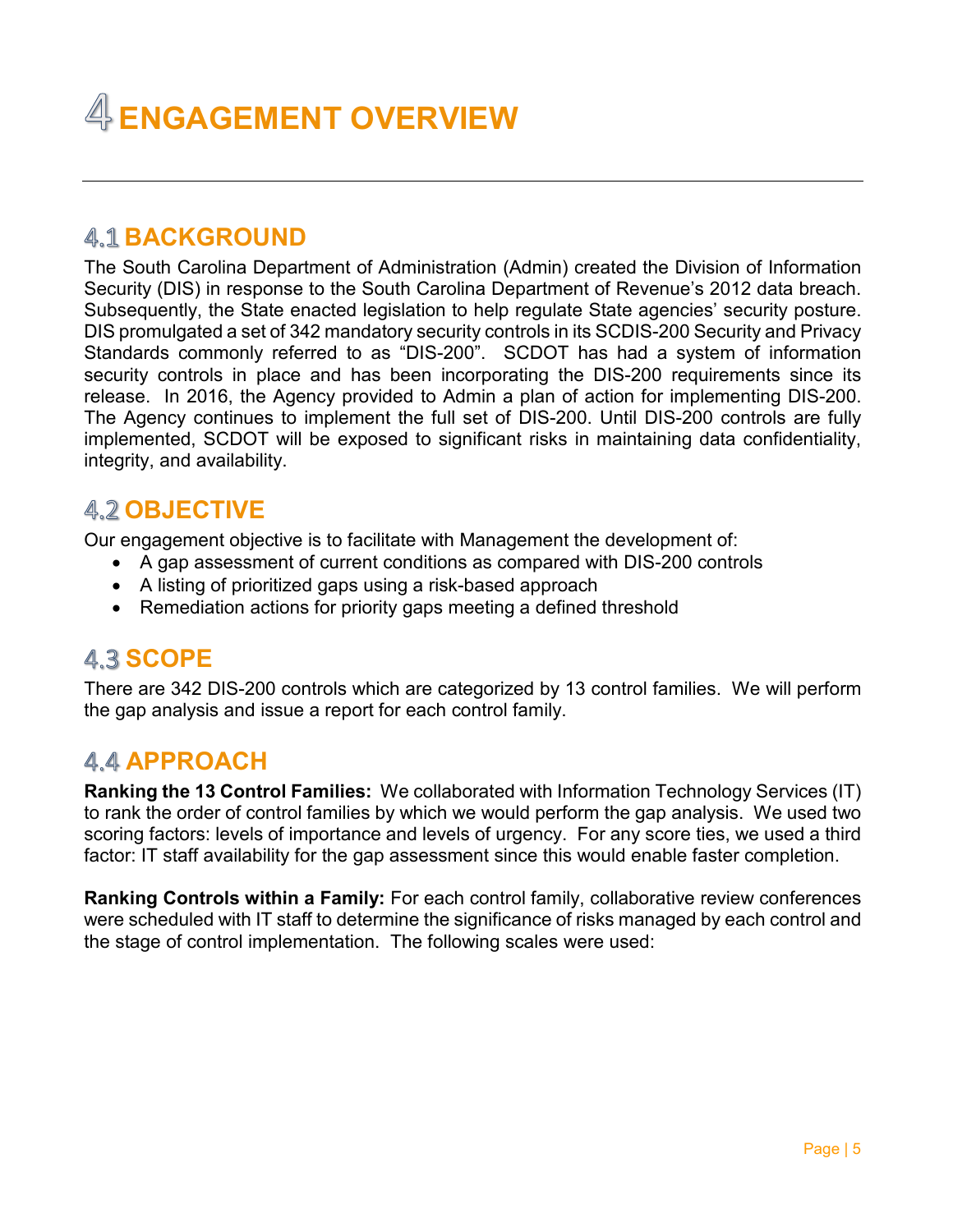#### **Risk Exposure Range**

| <b>Extreme</b>     |
|--------------------|
| <b>High</b>        |
| <b>Medium-High</b> |
| <b>Medium</b>      |
| <b>Medium-Low</b>  |
| Low                |
| <b>Minimal</b>     |

#### **Stage of Implementation**

| <b>Fully</b>        |
|---------------------|
| <b>Nearly</b>       |
| <b>Partially</b>    |
| <b>Planning</b>     |
| <b>Non-Existent</b> |
| Compensating*       |

**\***Compensating means the Agency implemented a different control with a similar control objective due to lower complexity or cost. Compensating controls were not identified as gaps for the purpose of our analysis.

**Gap Threshold for Mitigation:** The volume and nature of DIS-200 controls make implementation time-consuming and resource-intensive. While it is the Agency's intent to address all gaps over time, this engagement is designed to drive resources to gaps that could have the greatest risk impact to the Agency. Accordingly, gaps that meet both of the following threshold criteria using the above scales were addressed in this engagement:

- 1. Risk scores of Medium-High, High, or Extreme, and
- 2. Implementation level of Compensating, Nonexistent, Planning or Partially

## **4.5 CONTROL FAMILIES**

The 342 DIS-200 controls are grouped into thirteen families listed below in ranked order of urgency and importance:

- **1. Access Management** Includes activities for limiting and/or preventing unauthorized access by providing authorized means to grant and permit legitimate and approved access to Agency resources. Control count: 62.
- **2. Incident and Vulnerability Management** Includes activities for identifying, monitoring, resolving, and preventing disruptive events within the scope of technology services. Control count: 28.
- **3. Information Security Management/Administration** Includes the roles, responsibilities, functions, policies, and procedures to support the security program. Control count: 33.
- **4. Data Management** Includes activities for identifying and safeguarding data in accordance with its value and sensitivity categorization. Control count: 26.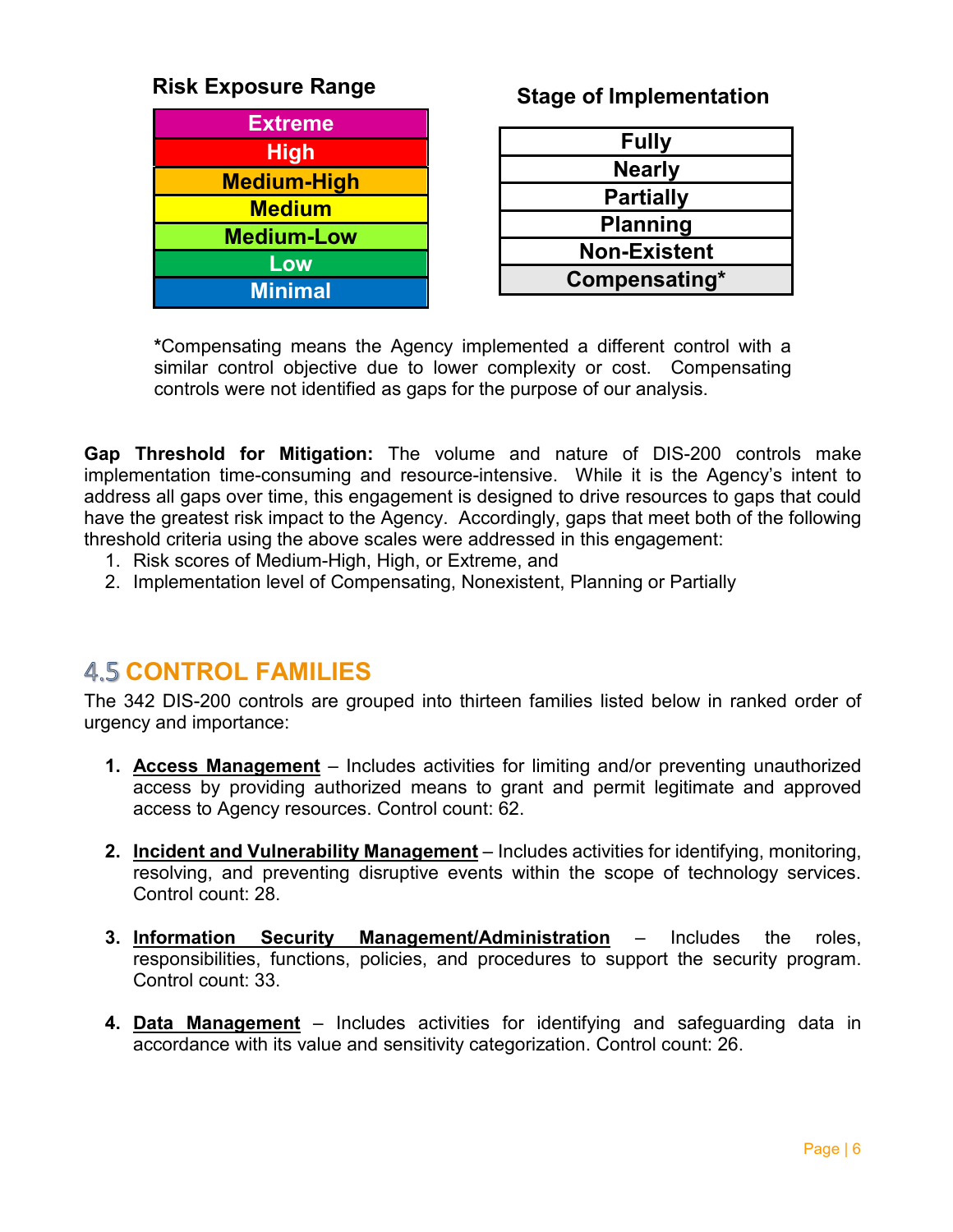- **5. Physical & Environmental Security Management** Includes activities for establishing a safe and secure location and atmosphere for technical and data assets such as securing perimeters and uninterrupted power supply (UPS). Control count: 31.
- **6. Risk Management** Includes activities for identifying, documenting, and responding to potentially adverse or beneficial happenings. Control count: 9.
- **7. Asset Management** Includes activities for identifying, documenting, and reconciling inventories of IT assets such as data, documentation, services, software, and hardware. Control count: 5.
- **8. Configuration Management** Includes activities for establishing a well-defined security baseline and progressing the IT environment from one secure baseline to the next. Control count: 23.
- **9. Business Continuity Management** Includes activities for planning and testing for permanency should an adverse event occur which disrupts IT services. Control count: 49.
- **10.Human Resource Management** Includes activities for recruiting and retaining skilled security minded professionals. Control count: 10.
- **11.Mobile Security Management** Includes activities for defining and establishing a secured mobile environment such as procedures for handling lost or stolen devices. Control count: 30.



- **12.Performance Management** Includes activities for baselining performance and improving performance based on selected metrics. Control count: 16.
- **13. Audit (Log) and Compliance Management –** Includes activities for documenting and reviewing events which occur within an information system. Control count: 20.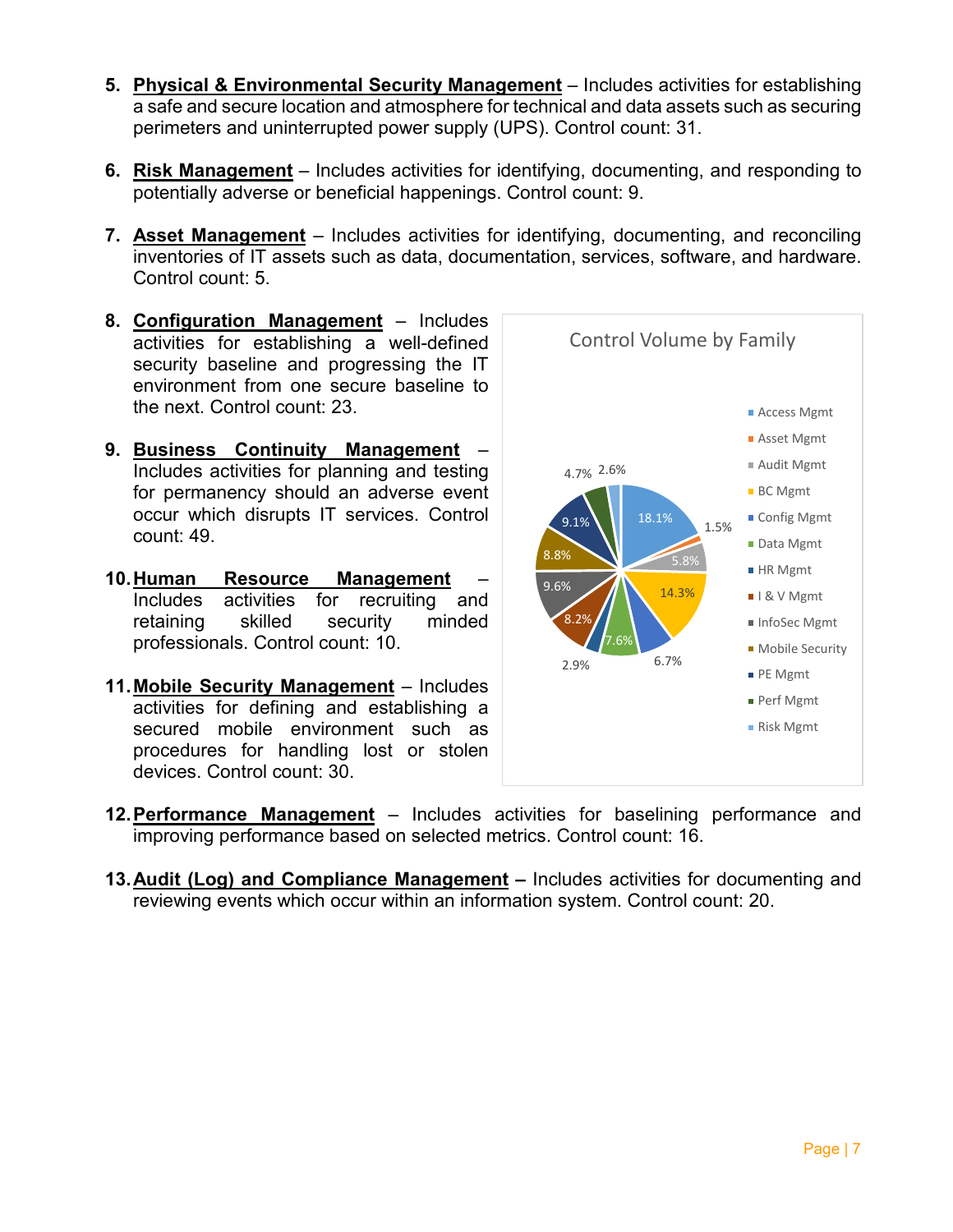# **OVERALL ENGAGEMENT PROGRESS**

#### Status: **On Schedule**

The overall engagement encompasses the 13 control families and each will be reviewed and reported on in the order shown in Section 4.5 above. The graph below shows which families have been through the evaluation process, currently under review, currently in planning, and those not yet started.

Overall Engagement Progress through June 13, 2019 (date assessment was completed for this control family):



- Complete 30.8%
- In Progress 7.7%
- In Planning  $-15.4\%$
- Not started 46.2%

The control families have a wide control count range thus a more precise way to view project completeness is by control count. After evaluating the current control family, we have analyzed 43.6% of all DIS-200 controls.

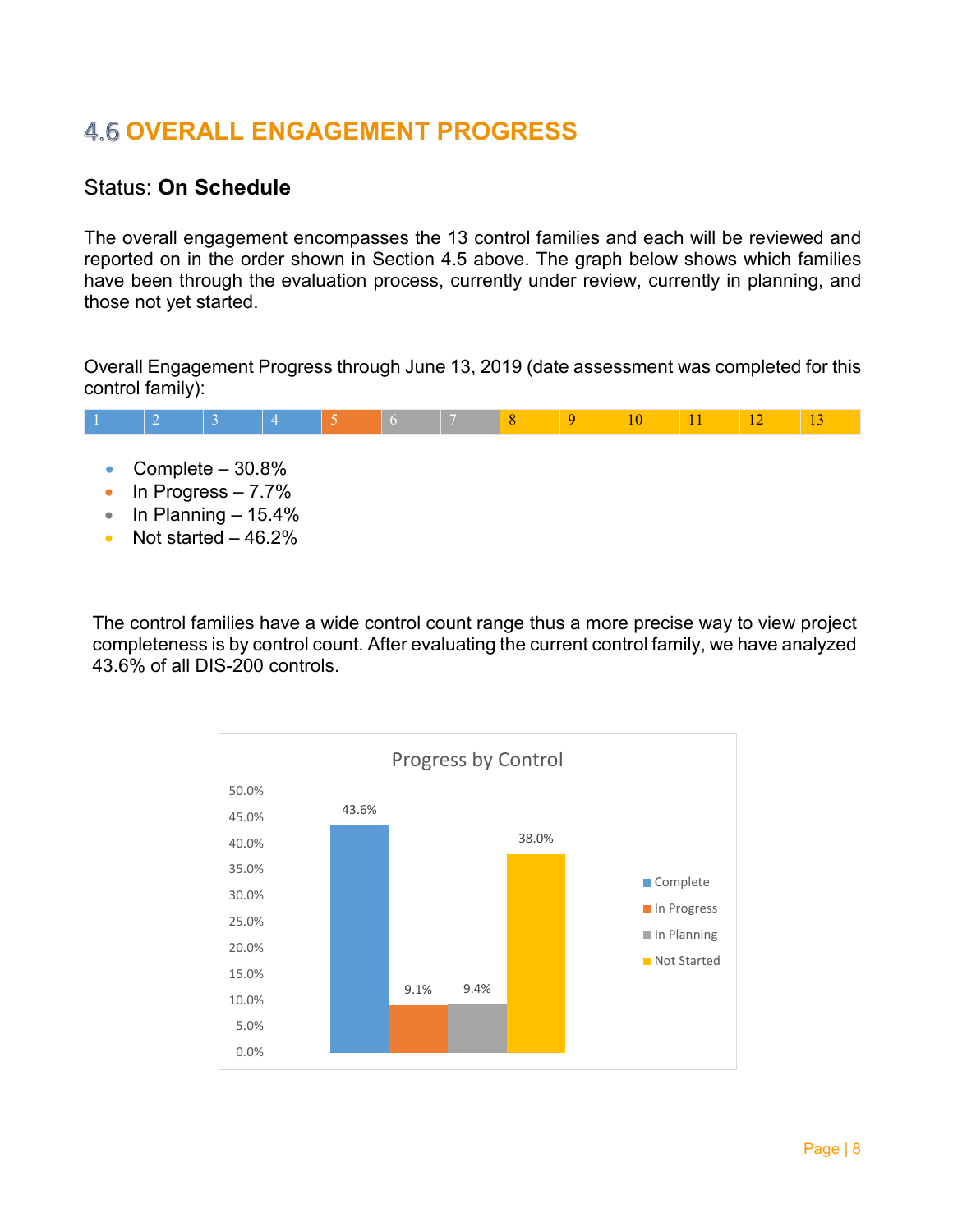# **GAP ANALYSIS RESULTS**

# **DATA MANAGMENT CONTROLS**

**Control Family Purpose:** To identify and safeguard data in accordance with the data asset value and sensitivity categorization. Each data asset must be classified into one of the following categories:

- 1. Public: Information intended or required for sharing publicly, where unauthorized disclosure would result in minimal or no risk.
- 2. Internal Use: Information that is used in daily operations of the Agency, where unauthorized disclosure would result in little risk.
- 3. Confidential: Sensitive information where unauthorized disclosure may result in considerable risk.
- 4. Restricted: Highly sensitive information where unauthorized disclosure may result in considerable risk, including statutory penalties.

**Inherent Risk Assessment:** The chart to the right illustrates that approximately 23% of the inherent risk for these 26 controls is medium-high. It was estimated during the assessment that none of the Agency's data asset has a high or extreme risk. It should be noted that inherent risk doesn't take into consideration the implementation of a control – only the risk that is present for operating in the current environment. Although accounting for only 8% of DIS-200 controls, data management is essential to effective information security at an enterprise level.





Implementation Status **Implementation Status Assessment:**  As shown in the graph to the left, SCDOT has made moderate progress implementing the 26 Data Management controls. Most controls (roughly 60%) are either fully or nearly implemented. Less than 20% of controls evaluated met the planning or non-existent completeness level.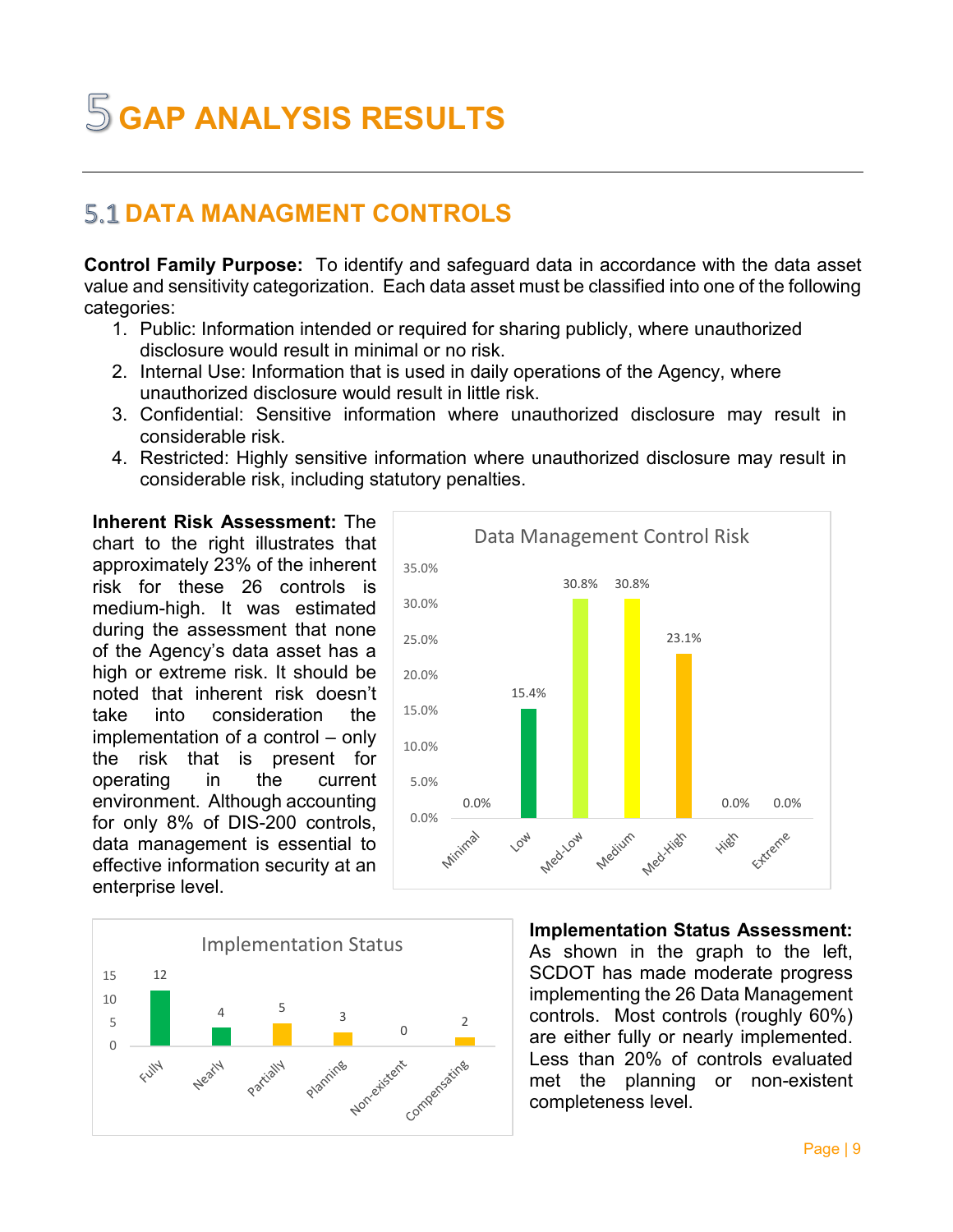**Inherent Risk and Implementation Status Combined:** The below graph shows the control risk by columns. Each column is banded by a color to show the implementation status within the band. The number is the control count for the level of completeness for each risk level column.



Of the 26 controls, six were in the Partial (yellow), Planning (red), or Compensating (orange) stages and have risk scores below the threshold; therefore, these are excluded from priority gap remediation. Four controls identified as partially implemented (yellow) and assessed with substantial risk scores (Med-High column) met the threshold for priority gap remediation. Comparing the controls completeness score in relation to risk revels we concluded that IT has invested its resources (time, budget, etc.) on implementing controls to protect the data asset commensurate with estimated data risk.

## **5.2 PRIORITY GAP OBSERVATIONS AND RECOMMENDATIONS**

We collaborated with IT Services and Security Management on the development of observations and recommendations for remediating each priority gap. Those observations and recommendations were discussed with SCDOT Executive Leaders.

### **5.3 DEVELOPMENT OF MANAGEMENT ACTION PLANS**

We facilitated Management's development of action plans for each observation to improve control design with practical, cost-effective solutions. These improvements, if effectively implemented, are expected to reduce the overall risk exposure to an acceptable level (i.e. within the Agency's risk appetite).

We will follow up with Management on the implementation of the proposed actions on an ongoing basis and provide SCDOT leadership with periodic reports on the status of management action plans and whether those actions are effectively and timely implemented to reduce risk exposure to an acceptable level.